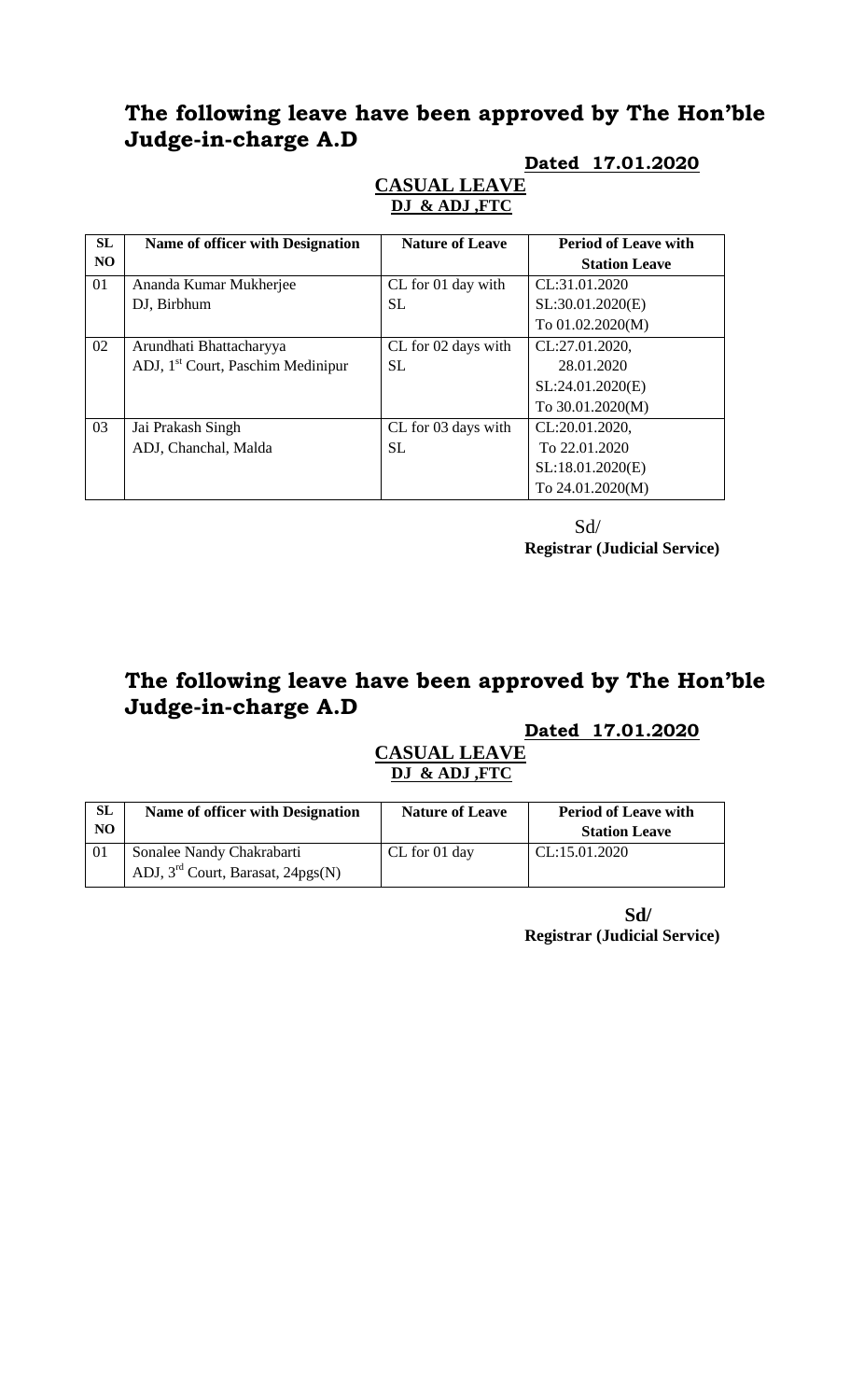### **The following leave have been approved by the Hon'ble Judge-in-Charge A.D.**

#### **Dated : 17.01.2020**

# **DJ / ADJ**

| <b>SL</b><br>N <sub>O</sub> | Name of officer with Designation                                                       | <b>Nature of Leave</b>   | <b>Period of Leave with Station</b><br><b>Leave</b> |
|-----------------------------|----------------------------------------------------------------------------------------|--------------------------|-----------------------------------------------------|
| 01                          | Smt. Indrila Mukhopadhyay Mitra<br>ADJ, 2 <sup>nd</sup> Court, Raiganj, Uttar Dinajpur | Earned Leave for 09 days | From 30.01.2020 to<br>07.02.2020                    |

#### **JM**

| SL<br><b>NO</b> | Name of officer with Designation                         | <b>Nature of Leave</b>           | <b>Period of Leave with Station</b><br><b>Leave</b> |
|-----------------|----------------------------------------------------------|----------------------------------|-----------------------------------------------------|
| 02              | Smt. Namrata Singh<br>JM, 5 <sup>th</sup> Court, Bankura | Child Care Leave for 120<br>days | From 13.01.2020 to<br>11.05.2020                    |

 $\mbox{Sd}/\mbox{-}$ 

 **Registrar (Judicial Service)**